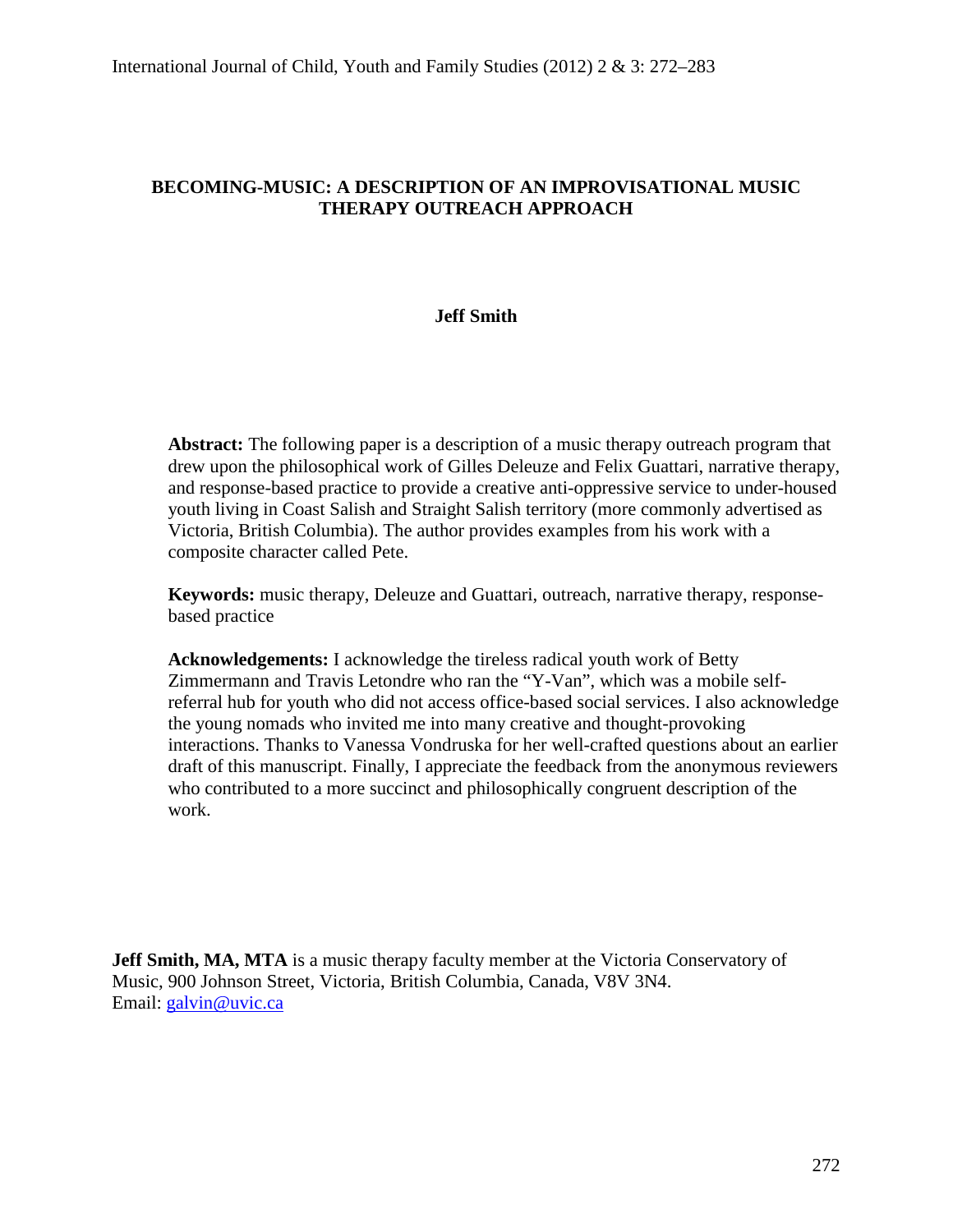I love everything that flows, everything that has time in it and becoming. That brings us back to the beginning where there is never end. (Henry Miller, p. 232)

In this article, I discuss my engagement of music therapy outreach work with an underhoused youth living in Coast Salish and Straight Salish territory (more commonly advertised as Victoria, British Columbia). I begin by situating the practice of therapy in its dominant modernist location and then describe how the practice of outdoor musical improvisation allowed for connections outside of dominant psychological understandings of problems, and provide an example from my work with a composite youth called Pete. To exemplify this process, I provide a description of how improvised music connected Pete and me in an outdoor environment. To facilitate a disruption of popular forms of institutional power and knowledge in my music therapy work, such as normative discourses of "helping" as psychological and clinical, I experimented with concepts and practices from outside the traditional music therapy, counselling, and child and youth care canons.

I draw upon the work of French philosopher Gilles Deleuze and post-Lacanian psychiatrist Felix Guattari (1996) to describe how our interactions were affected by the unknown (i.e., when a sound or person, etc. exceeds our expectations) and prefabricated systems (i.e., music theory, popular music, therapeutic ideology). I then introduce narrative therapy and response-based practice as frameworks that guide my therapeutic conversations with young people who are responding to life-altering problems.

### **The Evidence Base**

Social psychologist Ken Gergen (2007) states: "When science attempts to share its knowledge with the public, to influence policy issues, and to sell merchandise (such as psychological tests, books, educational programs), we confront significant issues of cultural concern" (p. 7). Take, for example, former American Psychological Association (APA) president Ronald Levant's (2005) call for "evidence-based practice", as defined by the Institute of Medicine (IOM). Evidence-based practice (EBP) is a "treatment" that works better than a placebo or "treatment as usual" in two or more studies (Duncan & Miller, 2006). We see the power of science as discourse when we consider the findings from Wampold's (2001) massive meta-analysis of psychotherapy, which showed that while cognitive behavioural therapists (CBT) cited 15 studies showing a therapeutic advantage for CBT (constituting an evidence-based practice), there were 2,095 studies that showed no difference between CBT and other approaches.

Michel Foucault's (2000) analysis of social science offers a detailed map of how power is embedded within the history of human knowledge through practices that are linked with institutions, economic requirements, and the politics of social regulation. The hegemony of therapeutic approaches like CBT may owe more to the institutional, economic, and political currency of evidence-based discourse than to what researchers actually found. Support for revisions to the dominance of evidence-based practice in therapeutic interactions stresses the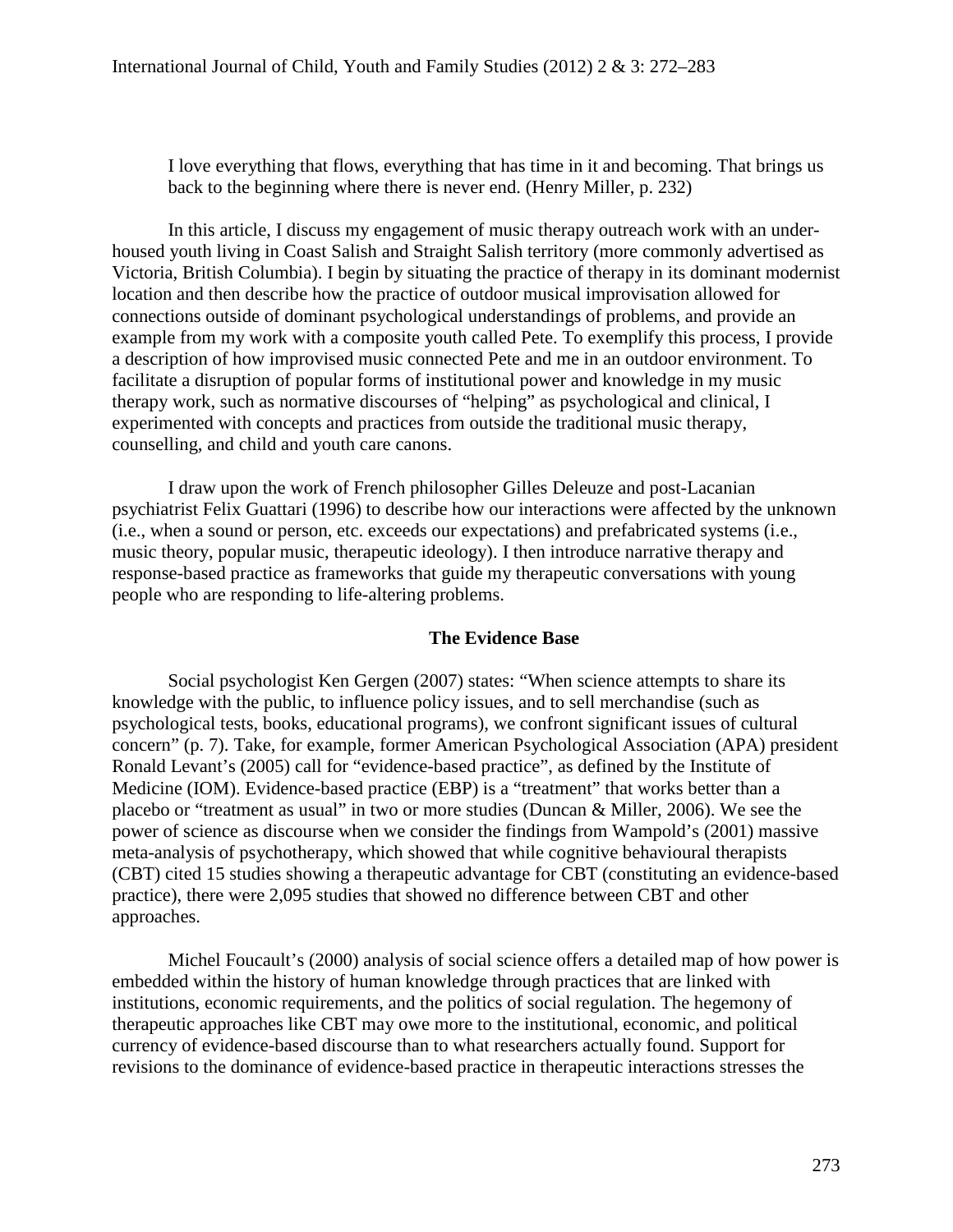need for consistent client consultation about the direction of therapy (Duncan, Miller, & Sparks, 2004; Duncan & Sparks, 2007; Prochaska, Norcross, & DiClemente, 2006).

## **Street Jams**

Pete and I met in a territory established by the presence of a small outreach team comprised of two paid employees, youth volunteers, and their graffiti-adorned outreach vehicle. The outreach vehicle provided a temporary gathering place for young people to receive support from trusted adults, to access material resources (i.e., food, condoms, articles of clothing), to provide one another with peer support, and to share insider knowledge about places to sleep, bad drugs, dangerous people, and culturally relevant events. Moreover, this mobile territory also served as an entrance to social service structures such as health care clinics, mental health support, addiction counselling, and information about housing.

My connection to this mobile territory provided unique opportunities to enter the rhizome of youth subculture (Skott-Myhre, 2009). The rhizome is a horizontal plant stem, usually growing underground, that sends out roots and shoots from its nodes. It is difficult to track the origin of a rhizome because outgrowths move in every direction. For the purposes of this article, I use the concept of the rhizome in two ways. First, it can be understood structurally as the social underground that is constantly being recreated by a diverse community of young people often referred to as "street involved" or "at-risk" and, second, it can be understood analytically in relation to the sonic outgrowths from the musical improvisations that I took part in.

During my first interaction with Pete, I attempted to build rapport by making casual conversation, by saying "hello" and asking "how are you doing?" to which Pete replied with a nod. I continued:

- 1. Jeff: "Where are you from?"
- 2. Pete: "Here and there."
- 3. Jeff: "Oh, so you are more transient at the moment."
- 4. Pete: "No I think I still feel a pulse." (looks at other youth who laugh and look away) "Fucker."
- 6. Jeff: (silence)
- 7. Pete: (begins to make a guttural sound with his voice and to play some dissonant notes on his guitar while staring into Jeff's eyes)
- 8. Jeff: (joins in tentatively by adding a natural harmonic)

This interaction is an example of how youth produce new forms of relating by speaking in what Deleuze and Guattari (1996) describe as secret languages, which are processes of creating a language within a language, by inviting continuous variation (e.g., transient means death?) using both linguistic and non-linguistic elements.

My unintended contribution to the emergence of these languages occurred when I attempted to code Pete's lifestyle as "transient" and he and his friends resisted in ways that were productive, yet unknown to me. Working with people who do not have access to middle-class social privileges, such as stable housing or post-secondary education, requires one to reconsider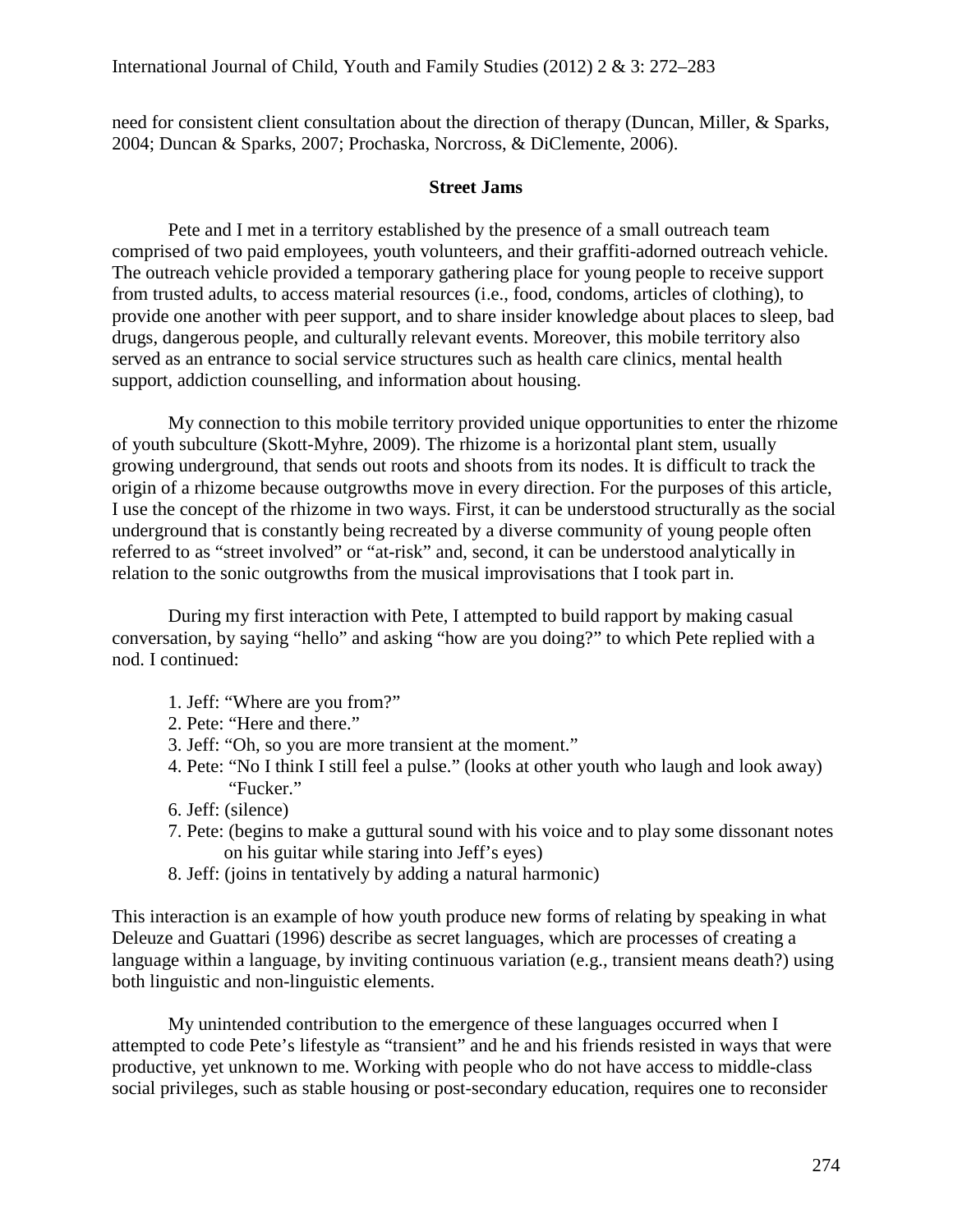the classist assumptions that accompany training in "interpersonal" and "non-violent" forms of communication. Rather than engaging in a struggle against this young man – for example, I call Pete a name (i.e., transient), he calls me a name (i.e., "fucker"), I treat him according to a popular clinical category (i.e., oppositional defiant), he calls me out, I call the police – I viewed Pete's response as useful feedback ("don't try to classify my lifestyle, fucker") and his guitar work and death metal growl as an invitation into a sonic space where we could play out our differences. By "play out" I do not mean we were able to overcome them; on the contrary, what we produced emerged from our engagement with difference. I was able to contribute more intentionally by letting go of the desire for shared forms of meaning making (i.e., any attempt to explain what I meant by transient, or to extract an apology from Pete for swearing at me), which made way for style to emerge from our differences, that is, our unique ways of knowing, speaking, moving our bodies to sound, playing guitar, and singing.

As an outsider to the alternative forms of conduct (i.e., going from town to town, living in squats, making concealed weapons, trading sex with pedophiles for money, drugs, or a place to sleep) engaged in by young people who have limited resources to respond to life-threatening issues (i.e., poverty, homelessness, discrimination, ongoing colonialism, gendered violence, and inadequate health care), I view myself as a visitor while simultaneously attempting to offer contributions in a non-oppressive way. This process is successful when fragments of popular culture (psychology, music therapy, and popular musical forms) are assembled with alternative culture (free improvisation, anti-oppressive practice, hardcore punk, and death metal) to produce new forms of relating that allow for the affirmation of life and expressions of dignity.

My encounters with Pete reminded me that social regulations, for example social norms like my belief that human interactions begin with verbal communication, are fragile and can be broken in the pursuit of forging new connections. My engagement with Pete's non-verbal offer to improvise was an invitation into the rhizome, which, once underway, engaged other voices and opportunities for creation. Pete started with a growl, which elicited a musical response from me. Then another youth joined in, adding a vocalization, linking to another entrance that I responded to with my voice and Pete with another note on the guitar. Each new entrance (sound) modified the territory, and the shared creative endeavour established new sonic territories. The de-centring effect of these movements of mutual transformation can be shocking to those of us who have been trained to plan and document sessions according to a therapeutic milieu prescribed by regulating bodies such as accreditation boards, peer reviewed journals, postsecondary schools, social service agencies, and other institutions.

These openings to the rhizome allowed for improvisation, or what Deleuze and Guattari call *lines of flight*, to emerge from outdated or unhelpful modes of being, such as normative clinical practices of interacting and documenting/coding those interactions. Hans Skott-Myhre (2009) defines a line of flight as a creative act in which one escapes the confines of prescribed ways of being to establish a new territory or "identity". He writes about hip-hop, street punks, and traditional skinheads (non-racist skins) as youth subcultures that arose as creative responses to capitalism and the mainstream marketing of youth identities. These new identities in flight are connected to various modes of living, such as freestyle rapping, slam dancing, busking, and protesting in diverse ways against a system that categorizes and totalizes. These identities are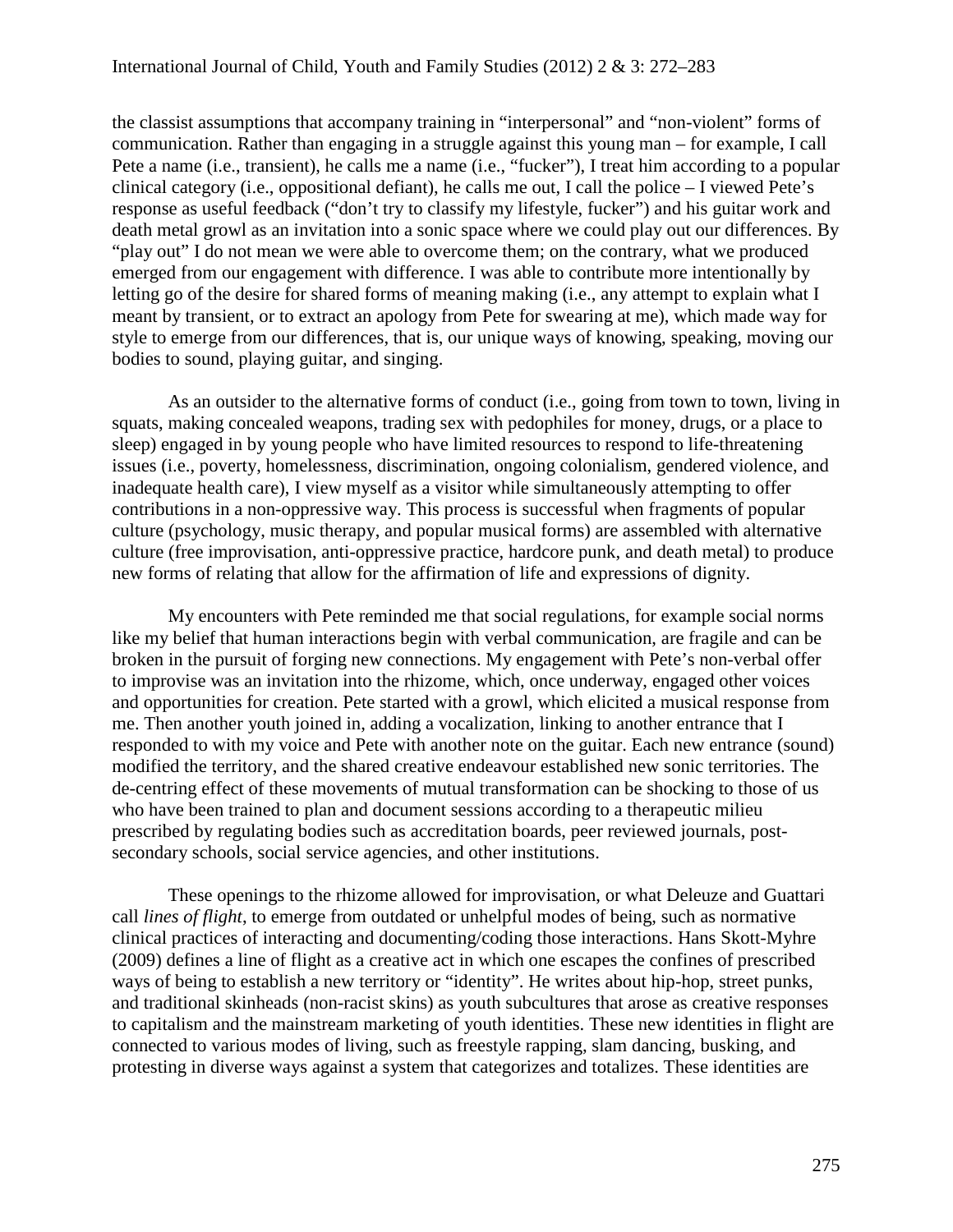temporal and once youth subcultures are categorized and totalized, which is an inevitable result of living in the era of global capitalism, creative nomads will have already moved on.

The creative therapeutic encounter provides opportunities to establish safety, honour, and dignity by avoiding the kind of unsolicited advice-giving endemic to helping work, which amounts to an unspoken code in the helping professions. Nick Todd and Allan Wade (1994) refer to this as *the colonial code of relations*:

- 1. I am proficient
- 2. You are deficient, therefore I have the right to
- 3. Fix you, diagnose you, change you, intern you
- 4. For your own good

We are then, under the premise of evidence-based practice, justified to proceed with popular interventions. To avoid perpetuating the colonial code of relations and the truncation of flight through oppression, I have found it helpful to reflect upon Foucault's introduction to Deleuze and Guattari's (2008) *Anti-Oedipus*: "How does one keep from becoming fascist, even (especially) when one believes oneself to be a revolutionary militant? How do we rid our speech and our acts, our hearts and pleasures, of fascism? How do we ferret out the fascism that is ingrained in our behavior?" (p. xv). My collaborations with youth are more effective when I engage in an ongoing analysis of my institutional positions of power, which gives me an understanding of how, why, and when I orient to power in my work. I have become more observant of how people respond to my actions and, when necessary, I attempt to make amends for perpetrating oppression in my interactions with young people.

When I recognize or am held accountable to my misuses of power – or what Vikki Reynolds calls "replicating dominance" (personal communication, March 13, 2011), that is, providing unsolicited advice, making psychological assumptions, misinterpreting a young person's intentions or lifestyle, promoting heteronormativity, and so on – and apologize for my indiscretions, I am better able to retain connections with youth who are wary of professionals that live outside of their communities.

When a youth takes flight from our professional attempts to code behaviour and solve their problems, we have an opportunity to back off and allow for the escape. We might seek ways to collaborate in the flight process. Facilitating opportunities for non-oppressive youth/adult interactions not only allows for the extension of lines of flight, but may also provide a crucial collaborative context to be an ally to young people who would benefit from a more formal therapeutic arrangement or further structural support. We can use our institutional positions of power and interdisciplinary connections to advocate for social services such as housing, prevention and harm-reduction measures, and recovery beds when those services are available<sup>[1](#page-4-0)</sup>.

<span id="page-4-0"></span><sup>&</sup>lt;sup>1</sup> Keep in mind that in 2007, over 1,242 people were unable to secure permanent housing (Victoria Cool Aid Society, 2007).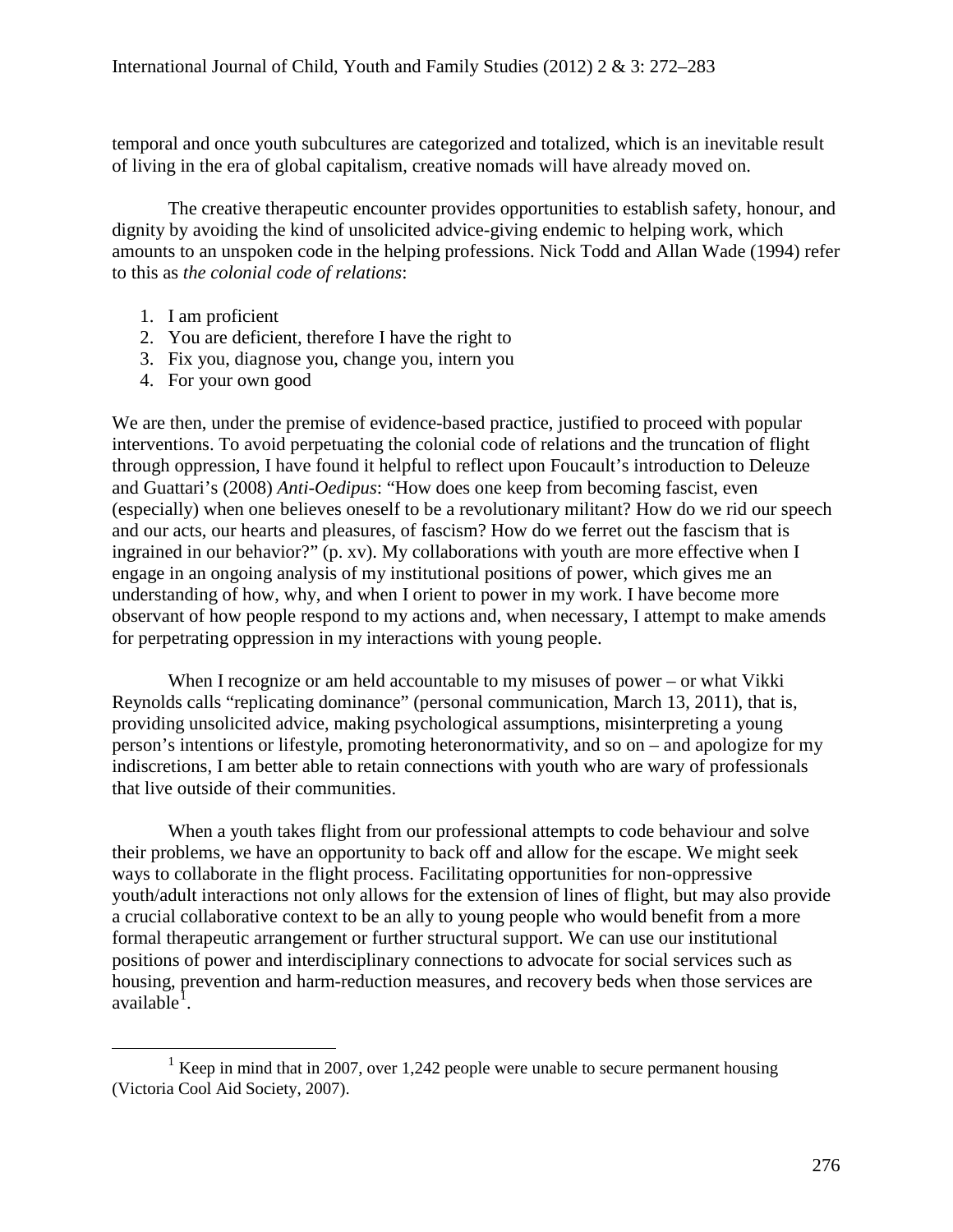#### **Arborescent Tracings**

Many language-dominated models of interaction are based on the idea that we have the world on one hand, and sign systems on the other. The idea that the word (sign system) represents reality "out there" (i.e., behaviourism) or "in here" (i.e., psychodynamic and cognitive behavioural approaches) is a commonly held assumption in the helping professions. Deleuze and Guattari (1996) argue that the representational use of language as a mirror of reality is actually a practice of "… receiving, and transmitting order-words" (p. 76) and that social norms and cultural rules are regulated through "order words", which are statements that are linked to particular social obligations. For example, in therapy these obligations define what can be recognized as normal (i.e., rational/coherent speech) and abnormal (i.e., irrational thoughts or incoherent speech). These clinical obligations are then used in a way that pathologizes alternative subjectivities via dominant clinical formulations.

Deleuze and Guattari (1996) use the term "arborescent" to describe the modern tendency to value a unitary and stable identity that is connected to a root, which is like the one true self, or core truth, that exists beneath the surface. The tracing of the arborescent is already complete, and objects of interest are inserted into its prefabricated reality. For example, arborescent tracings are like the clinical diagnoses and accompanying discourses of dysfunction that were applied to some of the young musical people that I met during my outreach work downtown. Representatives of the mental health system often misperceive responses to poverty, homelessness, racism, homophobia, violence, harassment, and exploitation as symptoms of personal disorder. Psychiatric labels such as borderline personality, oppositional defiant disorder, and attention deficit hyperactivity disorder are what narrative therapists, drawing upon anthropologist Clifford Geertz, call *thin descriptions* of people's lives (White & Epston, 1990; Madigan, 2011). These descriptions are problematic when young people's complex relational and contextual experiences are ignored or misinterpreted because they do not fit the arborescent structures that are constructed by truth-making bodies, such as the American Psychological Association. When the actions of youth are interpreted through psychological discourses and diagnostic criteria, and our professional responses are "evidence-based" and apolitical as opposed to contextual and creatively liberating, we confront issues of significant ethical concern.

Music therapists are well positioned to engage creatively with youth in the ongoing construction of new and preferred identities, and we have unique opportunities to engage in multiple ways of viewing and performing health, community, and justice. My attempt to work within a socially just framework, by remaining open to encounters with diversity and difference, has been transformative.

### **Improvisation is Immanent**

The concept of immanence provides an alternative to the transcendent linguistic system that fails to recognize difference as a productive resource. Immanence is a concept that Deleuze (1990) borrowed from Spinoza to argue that there are no transcendent or external causes for the world, but rather that life produces life. His analysis is focused on how materials are used to produce something new. Colebrook and Bennett (2009) apply this concept to music and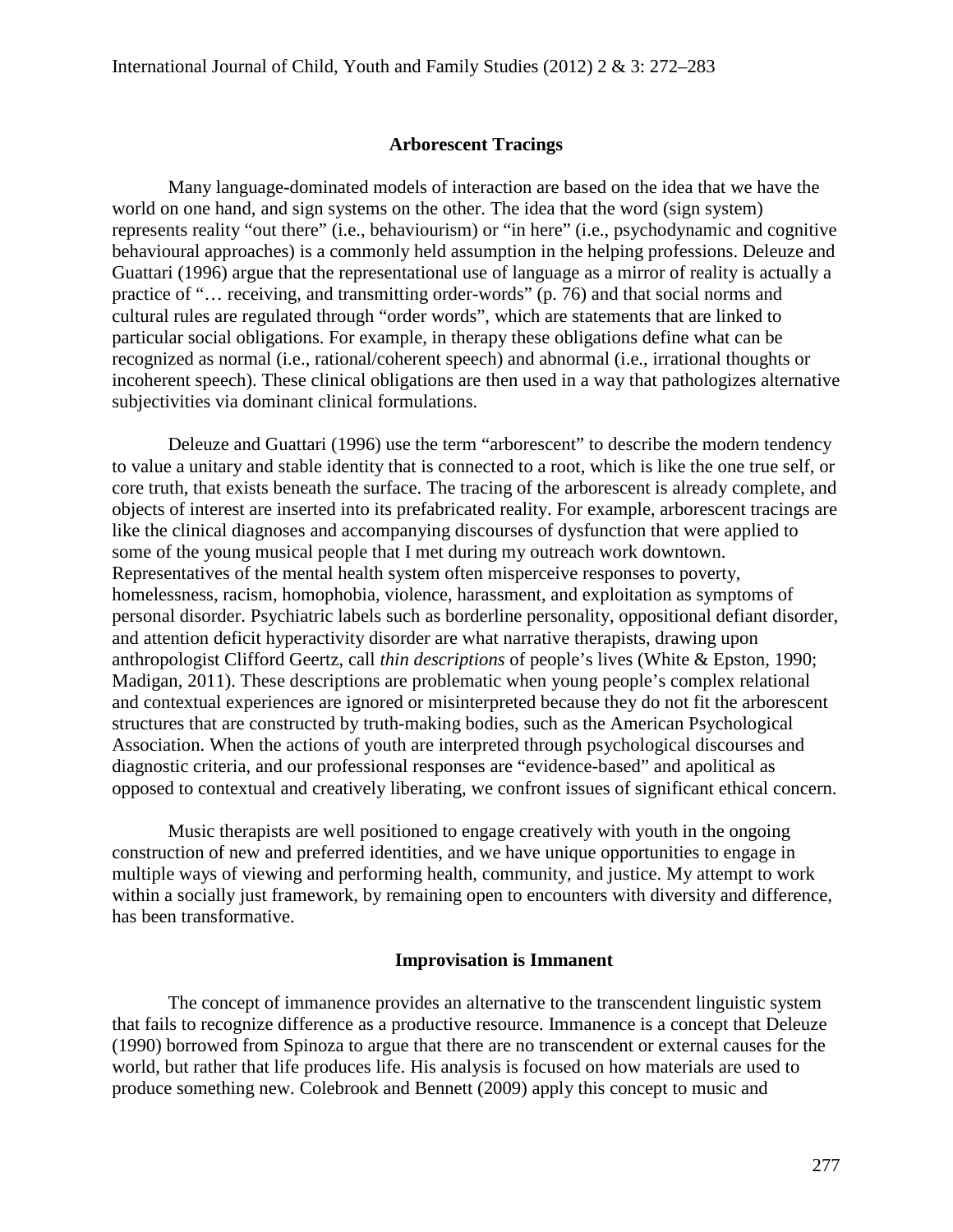challenge the notion of theory as a philosophical or literary movement that is applied to the performance of music, suggesting instead that we have theory because we always already have musicality itself. Deleuze and Guattari (1996) describe the ontology of music as the refrain or rhythm that precedes more formal linguistic systems. In other words, music came first. An understanding of the immanence of music allows one to conceive of musical bodies (i.e., musicians, instruments, notes, and so on) as an interpenetration of the human and non-human, a process of informing, bending, composing, and escaping notation and music theory. This description of music as immanent has implications for practices of improvisational music therapy.

The rhizome is a multiplicity that is always in a *process of becoming*. Corbett (1994) posits that the rhizome is synonymous with improvised music and rejects the idea that improvisation is an act of self-expression, arguing instead that improvisation is the product of assemblage, which is the creative process that occurs when multiple bodies (i.e., musicians and sounds) collide. These bodies are machined together with different bodies (such as instruments) during a performance to create new configurations. To describe this process is to engage in a cartographic study of sonic tangles. The cartography of an improvisation can be thought of as a mapping process that is continually altered in relation to the changing landscape of sound. The process of mapping a collective improvisation requires one to understand improvisation as an open-source production in which anyone or anything can plot a line on it.

This is of special importance when discussing musical engagements in public spaces<sup>[2](#page-6-0)</sup>, which are subject to multiple sounds and events that arrive from outside to inform a musical event. For example, while working downtown one evening I was involved in a collective improvisation when a shovelhead engine, propelling a Harley-Davidson along Douglas Street (a downtown thoroughfare), became part of the orchestra drowning out our temporarily established tonal center. The roar was soon replaced by a seagull, which allowed us to re-territorialize the sidewalk in the key of A-minor. Other examples of the influence of the "outside" include tempo changes that were informed by the footsteps of tourists, shouts of recognition from across the street, interpretive dance moves, dirty looks, nods of approval, sirens, and screeching tires. It is only in the moment of a musical event that an improvisation can exemplify the ever changing, immanent, and perpetual becoming of reality. When the music ends, so does that moment of becoming-music. We may as musicians, audiences, therapists, and/or researchers attempt to grasp the vestiges of an event through theoretical musings and meaning-making practices (such as I have done in the writing of this paper), however due to the temporal nature of everything this act inevitably falls short, resulting instead in arborescent formulations that envelop, simplify, and signify the multitude that constitutes any event. We can then draw upon those materials in the making of new events and sonic territories.

<span id="page-6-0"></span><sup>&</sup>lt;sup>2</sup> While the Homeless Needs Survey (Victoria Cool Aid Society, 2007) counted 1,242 homeless or under-housed people in Victoria, public spaces in "the Garden City" are becoming increasingly privatized and patrolled. The sanctions against homeless people in the form of heckling, harassment, violence, economic penalties (in the form of by-law tickets), and arrest, are implemented to enforce socalled public order and safety.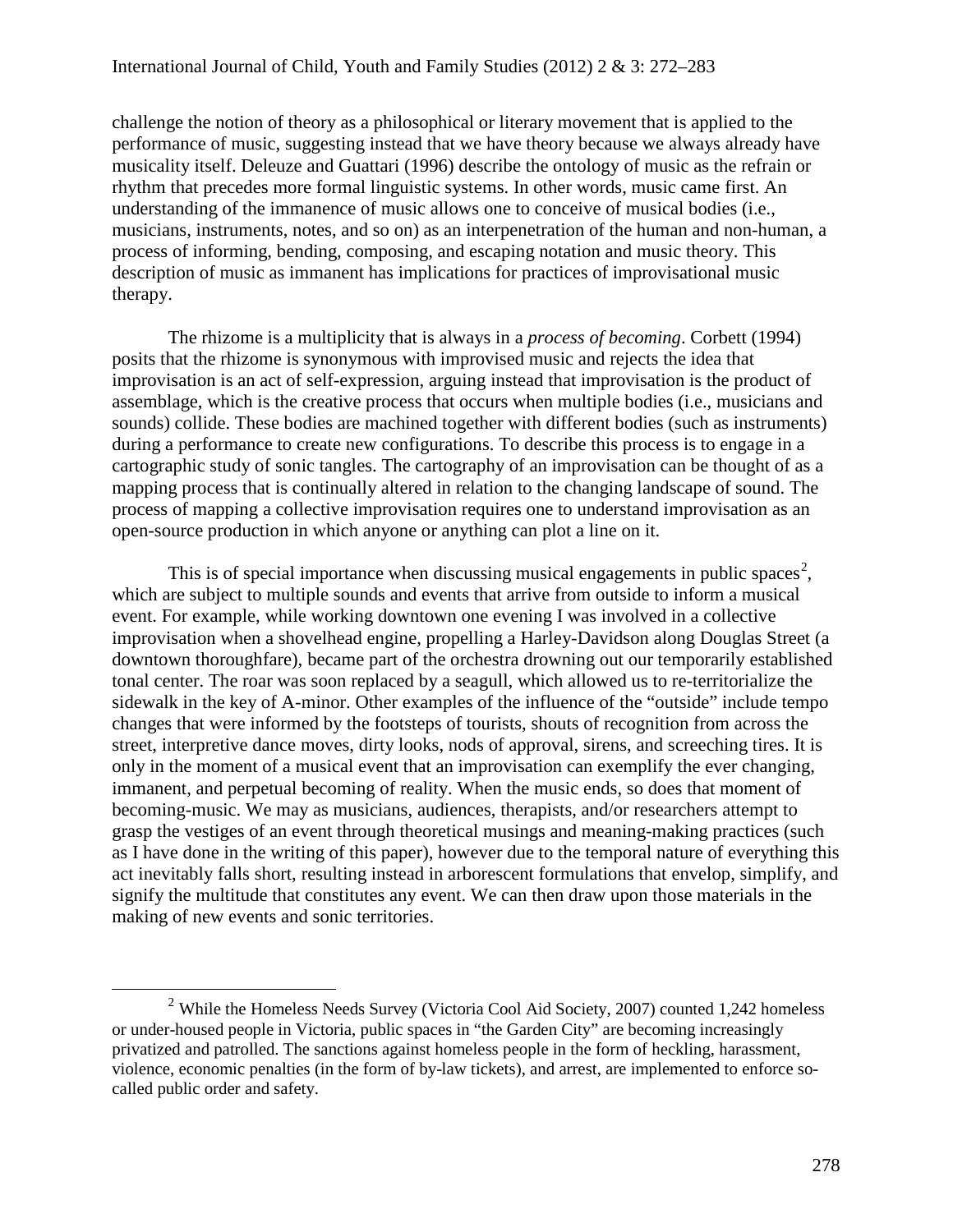### **Stories of Victory**

Skott-Myhre (2009) declares that the power of the minority, of the "other" (the oppressed and impoverished), can be realized when we draw upon the residue of past struggles for equity, dignity, and liberation. I witnessed this power in Pete who shared stories about the incomplete revolutions of his past. For example, he once described a time when he played the acoustic guitar so loud that he drowned out the voices that had been torturing him that day, only to be interrupted by a security officer who called it noise and then accused Pete of loitering. Pete's attempts to reason with this man were met with hostility and the police were called. Mental health is not promoted by colonial practices that discourage the equal use of "public" space, for instance when Pete's creative practice of interrupting the mean voices with music is counteracted in the name of public security. Our ensuing discussion about Pete's responses to this act of oppression was informed by response-based practice, which is "based on the observation that whenever people are badly treated, they resist" (Wade, 1997, p. 23). We explored the history of Pete's musical expressions and acts of resistance to the oppressors that he faces as a young homeless "street musician".

In addition to being mistreated by adults on the street, Pete had been diagnosed by professionals with words that were used to categorize him in clinical settings, coding his identity as schizophrenic, oppositional defiant, and depressed. The anthropologist and social scientist Gregory Bateson stated that the language of a person experiencing schizophrenia is appropriated, interpreted, and "over-coded" by the dominant culture based on the positioning of coder (the therapist) and coded (client/patient), without investigating the full local meaning (as cited in Skott-Myhre, 2009). What are the costs when we privilege clinical naming practices and rely on the interventions of modern psychology rather than people's own descriptions of their problems and the co-construction of local solutions? Narrative therapist Stephen Madigan (2007) states:

Professional stories written and told about the person – to the person prescribed and to others – maintain the powerfully pathologized plot, rhetorically embed the problem name (and personal life), and assist in piecing together states of despair… For the person looking for help and change, the naming and writing process of therapy used in North America can be both confusing and traumatic. (p. 179)

While my use of improvisational music has facilitated creative and relational forms of connection it has been important for me to consider the framework I orient to during therapeutic conversations. As a music therapist committed to socially just mental health practices, I draw from narrative therapy and response-based frameworks to explore and contextualize young people's creative acts of resistance against oppression and life-altering problems. These approaches offer opportunities to subjugate dominant psychological ideas about people experiencing difficulties and privilege locally relevant explanations about problems and the kind of responses that contribute to living preferred lives. In Pete's case, we explored the directions that he assigned to the multiple voices, which were fundamental to our ongoing musical and verbal interactions. Rather than perceiving Pete's multiplicity of moods and discursive twists as disturbing, and then invoking the arborescent by ignoring, distorting, or appropriating their meaning, I did my best to remain with the tension of the constant movements. Through my questions, guided by narrative therapy (White & Epston, 1990), I learned about Pete's unique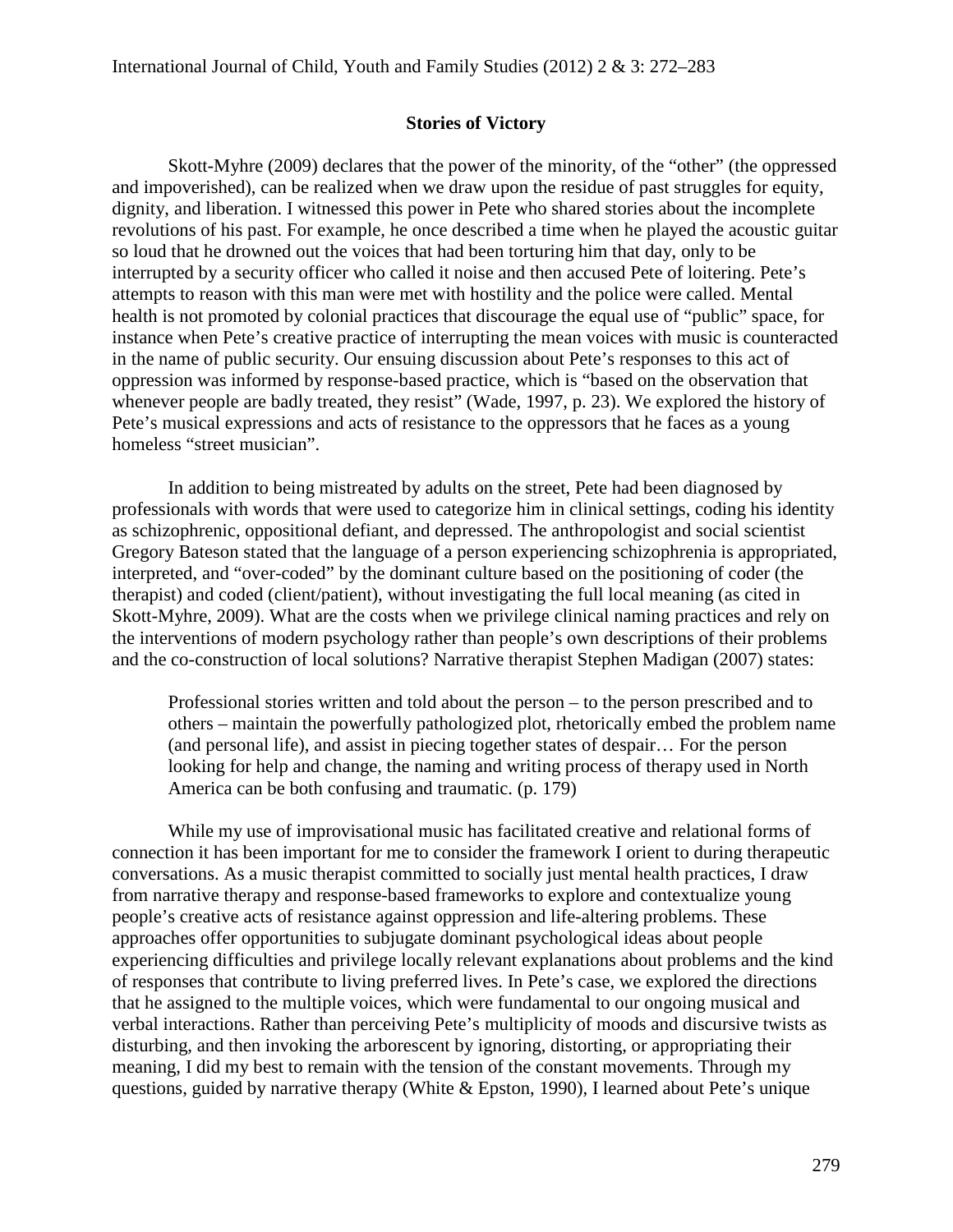relationship to "the voices" and was able to align with him as we co-investigated strategies that he had used to give him an advantage over the "mean ones". As we had mapped the recent history of the mean voices, we found that they were often connected to material concerns such as housing, mental health support (or the dearth of it), violence, and prescription and nonprescription drug use.

## **Conclusion**

By entering the rhizome in our creative work with youth, we become engaged outside of the mainstream and are afforded opportunities to add new routes to the map of our lives as practitioners. We may start in a well-defined territory, such as a common theory of communitybased music therapy (Baines, 2003; Stige, 2002), or strum the chords of a well-known song such as *Wish You Were Here* by Pink Floyd. However, if we allow ourselves to move beyond the confines of the arborescent (our theory, our world view, the correct way to play a song) and allow for movement outside of the chord/harmonic structure of the song, we engage in a process of becoming. This process is integral to my conceptualization of improvisational music therapy as a decolonizing form of collaborative expression. I find this endeavour to be challenging, and an especially important consideration when working with people who are responding to legacies of residential school imprisonment, prison history, psychiatric hospitalization, and other contemporary forms of forced institutionalization.

Like the process of flight and capture mentioned previously, the rhizome is constantly being re-territorialized (mapped as familiar/arborescent), de-territorialized (disrupted), and then re-territorialized again (Deleuze & Guattari, 1996). Case in point: Improvised music occurs through the establishment or territorialization of tonal or rhythmic centres that are then abandoned, or de-territorialized, by one or more musicians during a group session, leading to new musical landscapes. This allows youth and music therapists to construct new ways of being relational, creative, and expressive in the world, which are not predetermined by normalized categories of music-making (which often excludes untrained or self-taught musicians). The rhizome is not impermeable to lines of order and control (arborescent) because it connects to everything, including regimes of dominant power. This open system allows access to everyone, providing people of social and economic privilege working within arborescent structures like the Victoria Conservatory of Music (VCM), opportunities to connect with youth who do not identify themselves in terms of the dominant culture.

Skott-Myhre (2009) writes that youth produce themselves in the cracks and fissures of the dominant culture by, for example, recording an original punk rock song, or spitting a freestyle rap in a classical music school. Providing opportunities for economically marginalized youth to participate in programming at a community music school led to new musical, relational, and recording/production experiences for youth who spend much of their time in squats, parks, roadsides, in and out of foster care, and recovery homes. Despite good attendance, a high number of referrals from community partners, and positive outcomes (for example, music recordings and testimonials of participants and community partners), the music therapy outreach project did not receive further funding. One afternoon after I shared the news with a regular program participant, she picked up a guitar and played a familiar chord pattern to accompany her raspy voice that belted out the following lyrics: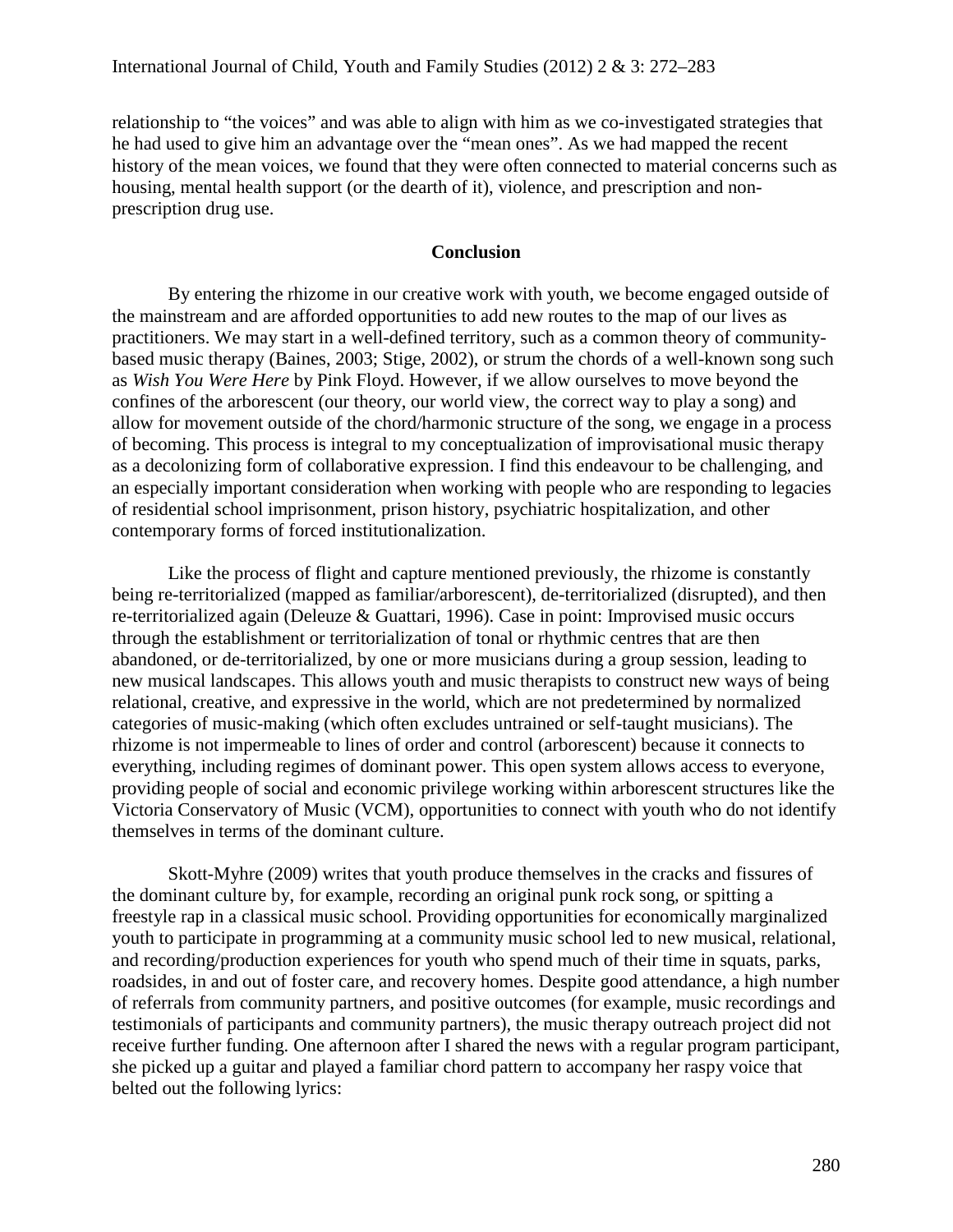While they're standing in the welfare lines Crying at the doorsteps of salvation Wasting time in the unemployment lines Sitting around waiting for a promotion Poor people gonna rise up And get their share Poor people gonna rise up And take what's theirs (Chapman, 1988)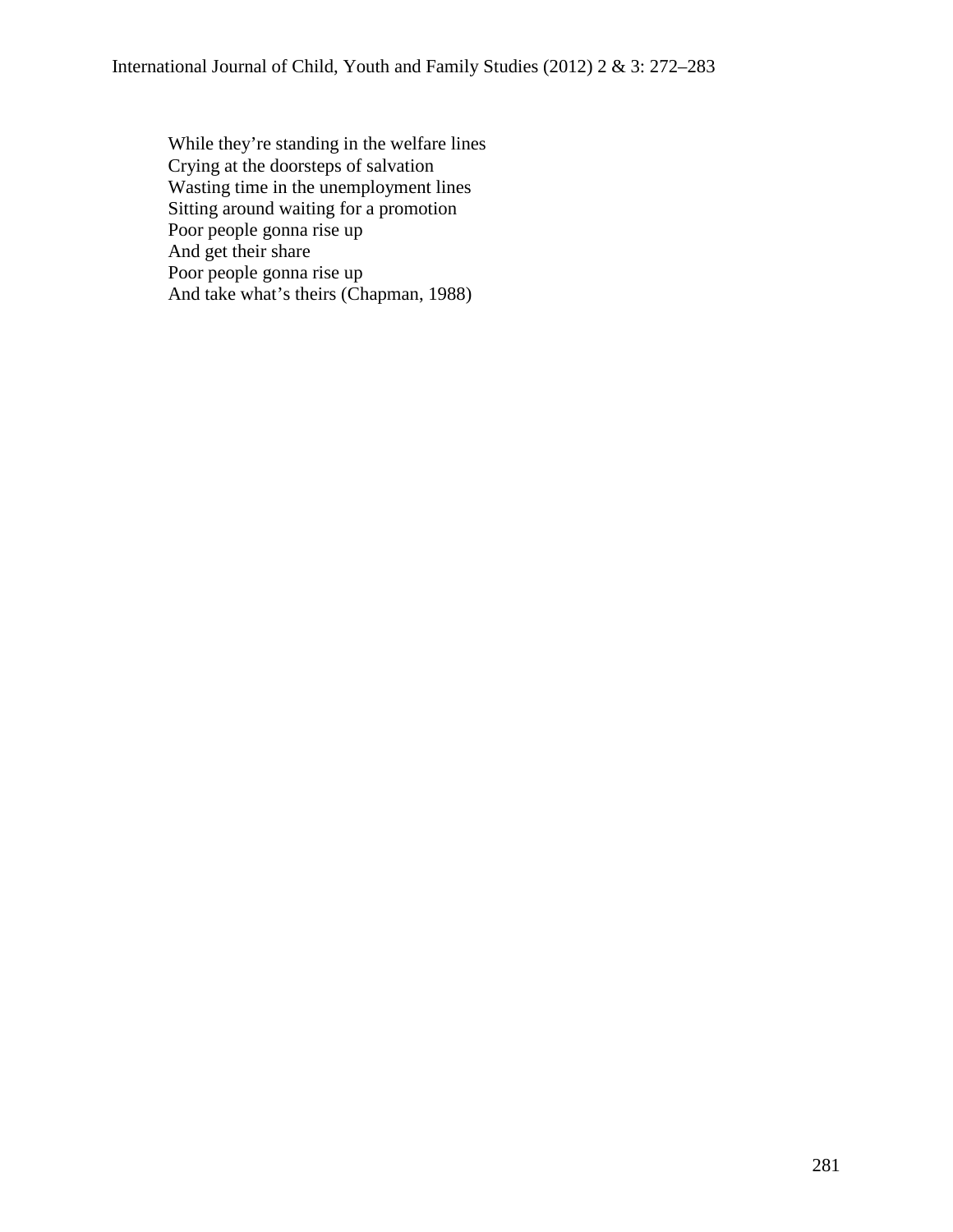### **References**

- Baines, S. (2003). A consumer-directed and partnered community mental health music therapy program: Program development and evaluation. *Voices: A World Forum for Music Therapy, 3*(3). Retrieved from https://normt.uib.no/index.php/voices/ article/view/137/113
- Chapman, T. (1988). Talking about a revolution. On *Tracy Chapman* [CD]. Hollywood, CA: Elektra/Asylum Records.
- Colebrook, C., & Bennett, D. (2009). The sonorous, the haptic and the intensive. *New Formations, 66* (spring, 2009), 68–80.
- Corbett, J. (1994). *Extended play: Sounding off from John Cage to Dr. Funkenstein*. Durham, NC: Duke University Press.
- Deleuze, G. (1990). *Expressionism in philosophy: Spinoza.* New York: Zone Books.
- Deleuze, G., & Guattari, F. (1996). *A thousand plateaus: Capitalism and schizophrenia* (Vol. 2)*.* Minneapolis: University of Minnesota Press. (Original work published 1980)
- Deleuze, G., & Guattari, F. (2008). *Anti-Oedipus: Capitalism and schizophrenia* (Vol. 1)*.* Minneapolis: University of Minnesota Press. (Original work published 1972)
- Duncan, B., Miller, S., & Sparks, J. (2004). *The Heroic client: A revolutionary way to improve effectiveness through client-directed, outcome informed therapy*. San Francisco: Jossey-Bass.
- Duncan, B., & Miller, S. (2006). Evidence based practice: Talking points. Treatment manuals do not improve outcomes. In J. Norcross, R. Levant, & L. Beutler (Eds.), *Evidence based practices in mental health*. Washington, D.C.: APA Press.
- Duncan, B., & Sparks, J. (2007). *Heroic clients, heroic agencies: Partners for change.* Chicago: ISTC Press.
- Foucault, M. (2000). The subject and power. In J. Faubion & P. Rabinow (Eds.), *Power: Essential works of Foucault* (pp. 326–348). New York: The New Press.
- Gergen, K. (2007). The self: Colonization in psychology and society. In M. Ash & T. Sturm (Eds.), *Psychology's territories: Historical and contemporary perspectives from different disciplines* (pp. 149–168). New York: Routledge. Retrieved February 12, 2009 from<http://www.swarthmore.edu/x20607.xml>
- Levant, R. (2005). Evidence-based practice in psychology. *APA Online*, *36*(2), 5. Retrieved April 2, 2009 from<http://www.apa.org/monitor/feb05/pc.html>